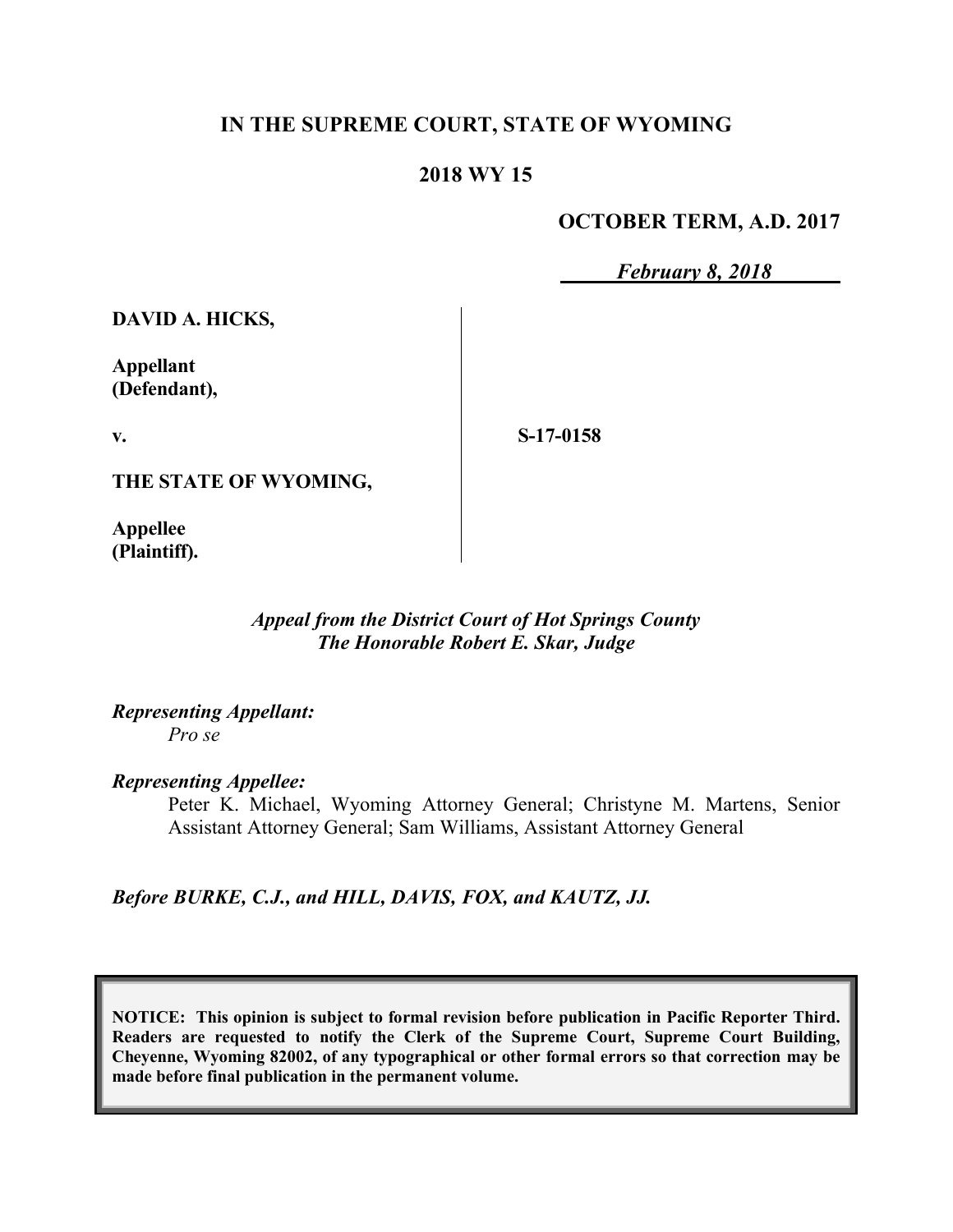**DAVIS**, Justice.

[¶1] In 2015, David Hicks pled guilty to one count of third degree sexual assault and one count of abuse of a vulnerable adult, and he was sentenced to consecutive prison terms. In 2017, Mr. Hicks filed a *pro se* motion to correct an illegal sentence pursuant to W.R.Cr.P. 35(a), in which he claimed: 1) that his sentences violated his double jeopardy protections; 2) actual innocence based on lack of intent; and 3) constructive denial of counsel based on his counsel's failure to assert the double jeopardy and lack-of-intent defenses. The district court denied Mr. Hicks' motion, and we affirm.

### **ISSUES**

[¶2] Mr. Hicks did not include a statement of issues in his briefing. We have identified the dispositive issues as:

> I. Does *res judicata* bar Mr. Hicks' Rule 35(a) double jeopardy claim?

> II. Did the district court properly deny Mr. Hicks' actual innocence and constructive denial of counsel claims on the basis that such claims are not cognizable under Rule 35(a)?

### **FACTS**

[¶3] In June 2014, David Hicks worked as a certified nursing assistant at the Thermopolis Rehabilitation and Care Center. One of the patients Mr. Hicks was assigned to care for was JP, a 75-year-old physically disabled Alzheimer patient. JP's husband, RP, noticed during recent visits that JP had what appeared to be burns and bruising on her hand and hip, as well as a cut on her hand. Out of concern for JP's wellbeing, RP placed a "Nanny Cam" surveillance video device in her room. When he removed the memory card and watched the video, he saw that the device had recorded a man sexually assaulting his wife.

[¶4] RP reported the assault to the Thermopolis Police Department, and provided the Department a copy of the recording. Officers Melanie Kress and Julie Matthews viewed the video recording, and Officer Matthews reported its contents in a probable cause affidavit:

> I and Officer Kress reviewed the video and observed the following: The video is date stamped June  $10^{th}$ , 2014 and the time-stamp starts at 18:19. On the recording I heard an African American male, later identified as DAVID A. HICKS, YOB: [], hereinafter referred to as HICKS, call out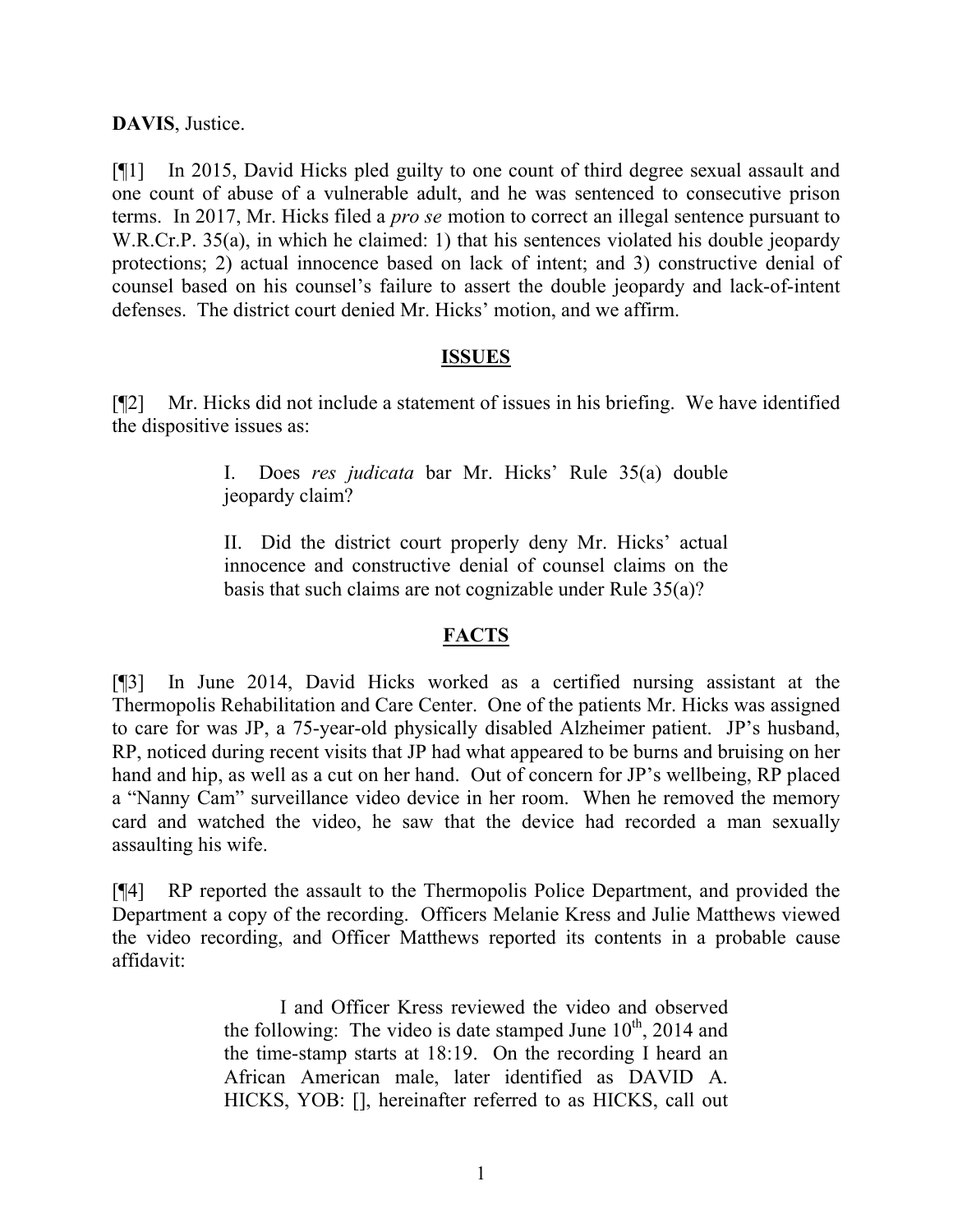"Jean", "Let's get you in bed." I then see HICKS' side as he is bending over. Further, I can hear sounds that are consistent with HICKS moving foot pedals and/or arm rests on a wheelchair. A mumbled voice is barely heard and HICKS places what appears to be a spoon on the night stand. HICKS then puts on rubber gloves.

At 18:20, HICKS picks up J.P., a thin, elderly female and lays her down on her bed with her head at the foot of her bed. At 18:21, HICKS moves J.P. towards the foot of the bed and adjusts her position. Then HICKS begins to pull at his pants and turns towards J.P. and says "Come on. Come on." As he says this, he places his left hand on the side of J.P.'s face and directs it toward his genital area. J.P. can be heard trying to say something and HICKS continues with, "Come on. Come on."

At 18:21, HICKS begins to masturbate with his right hand and his circumcised penis is visibly held near J.P.'s mouth. HICKS continues to hold J.P.'s face towards his genitals as he masturbates. HICKS pulls back his shirt, exposing the top of his pants and his fully erect penis. It appears that HICKS makes contact with J.P.'s mouth and cheeks. At one point, J.P. tries to lift her arm and hand and makes non-verbal sounds. HICKS continues to masturbate and again adjusts J.P.'s face.

At 18:22, J.P. makes more non-verbal sounds and HICKS increases his rhythm and taps J.P. on the face with his penis. At this time, HICKS stops masturbating and pauses as if in an orgasmic state. A white substance (semen) can be seen on the tip of HICKS' penis as he pulls back and then steps out of view of the camera.

At 18:23, J.P. can be seen trying to swallow and move her mouth but no semen was visible on the outside of her mouth and face. HICKS then steps back into view after shuffling about in the room and sets J.P. back into a sitting position. He then takes off J.P.'s blouse. J.P. grunts while HICKS is removing her shirt and says "Ow" after her blouse is removed. J.P. then says "You hurt me." HICKS places J.P. in a hospital gown and lifts her into the bed with her head at the head of the bed. HICKS then takes off J.P.'s pants and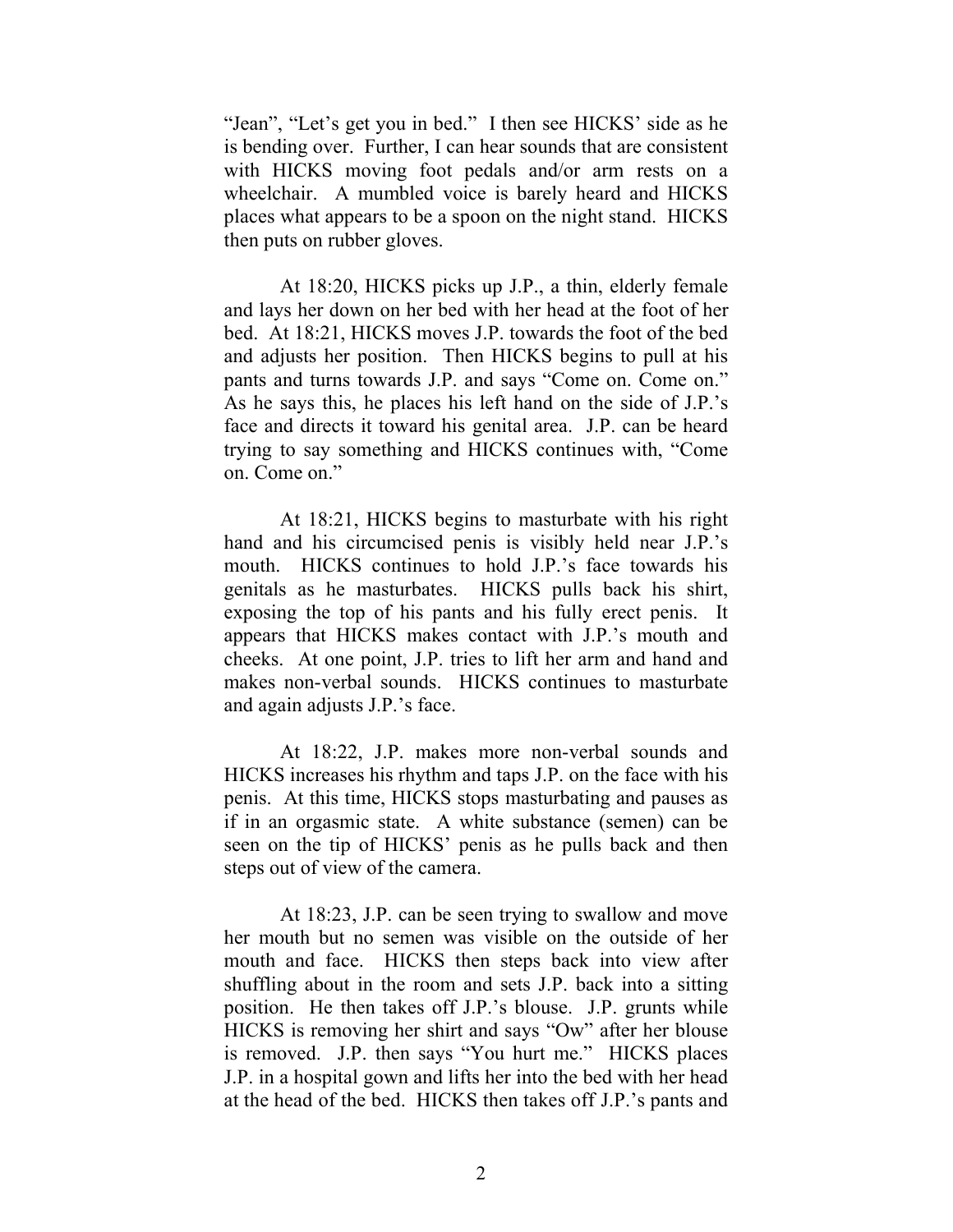shoes. He then covers J.P. up with the bed sheet and pulls the side rail up and video ends.

[¶5] On June 13, 2014, the State filed an information charging Mr. Hicks with three felonies: one count of sexual assault in the first degree, one count of sexual assault in the third degree, and one count of abuse of a vulnerable adult. Mr. Hicks was bound over to district court, and on October 6, 2014, he pled not guilty to the charged crimes. The State and Mr. Hicks thereafter reached a plea agreement under which the State agreed to dismiss the first degree sexual assault charge in exchange for his plea of guilty to the third degree sexual assault and abuse of a vulnerable adult charges. Following a change of plea hearing, on March 23, 2015, the district court accepted Mr. Hicks' guilty plea, and on the State's motion, dismissed the first degree sexual assault charge.

[¶6] On July 27, 2015, the district court entered its judgment and sentence. The court sentenced Mr. Hicks to prison terms of thirteen and one-half years to fifteen years on the third degree sexual assault charge, and to eight to ten years on the abuse of a vulnerable adult charge, to be served consecutively. Mr. Hicks did not appeal the judgment and sentence.

[¶7] On April 28, 2016, Mr. Hicks filed two motions for reduction of his sentence pursuant to W.R.Cr.P. 35(b). In one of the motions, Mr. Hicks requested an upward revision of the credit he was given for his presentence confinement. In the other motion, Mr. Hicks cited his positive improvements and absence of infractions since his incarceration as the basis for a reduction in his sentence. On April 29, 2016, Mr. Hicks filed two more Rule 35(b) motions. These were nearly identical to the April 28, 2016 motions, although Mr. Hicks included a different attachment detailing his alleged personal improvements. On August 11, 2016, following a hearing during which Mr. Hicks appeared by telephone, the district court entered an order denying any reduction in sentence.

[¶8] On March 27, 2017, Mr. Hicks filed a motion to correct an illegal sentence pursuant to W.R.Cr.P. 35(a). By that motion, Mr. Hicks asserted three claims: 1) his consecutive sentences violated his constitutional protection against double jeopardy; 2) he was actually innocent because he was under the influence of methamphetamine when he committed his crimes and therefore did not have the requisite intent to commit third degree sexual assault; and 3) he suffered a constructive denial of counsel because his attorney failed to advise him of his double jeopardy and actual innocence defenses. On March 27, 2017, the district court entered an order denying Mr. Hicks' Rule 35(a) motion. The court ruled:

> It appears that Defendant's claim in Argument I is that the sentences handed down by this Court violate the Double Jeopardy provisions of the Constitution. Defendant's reliance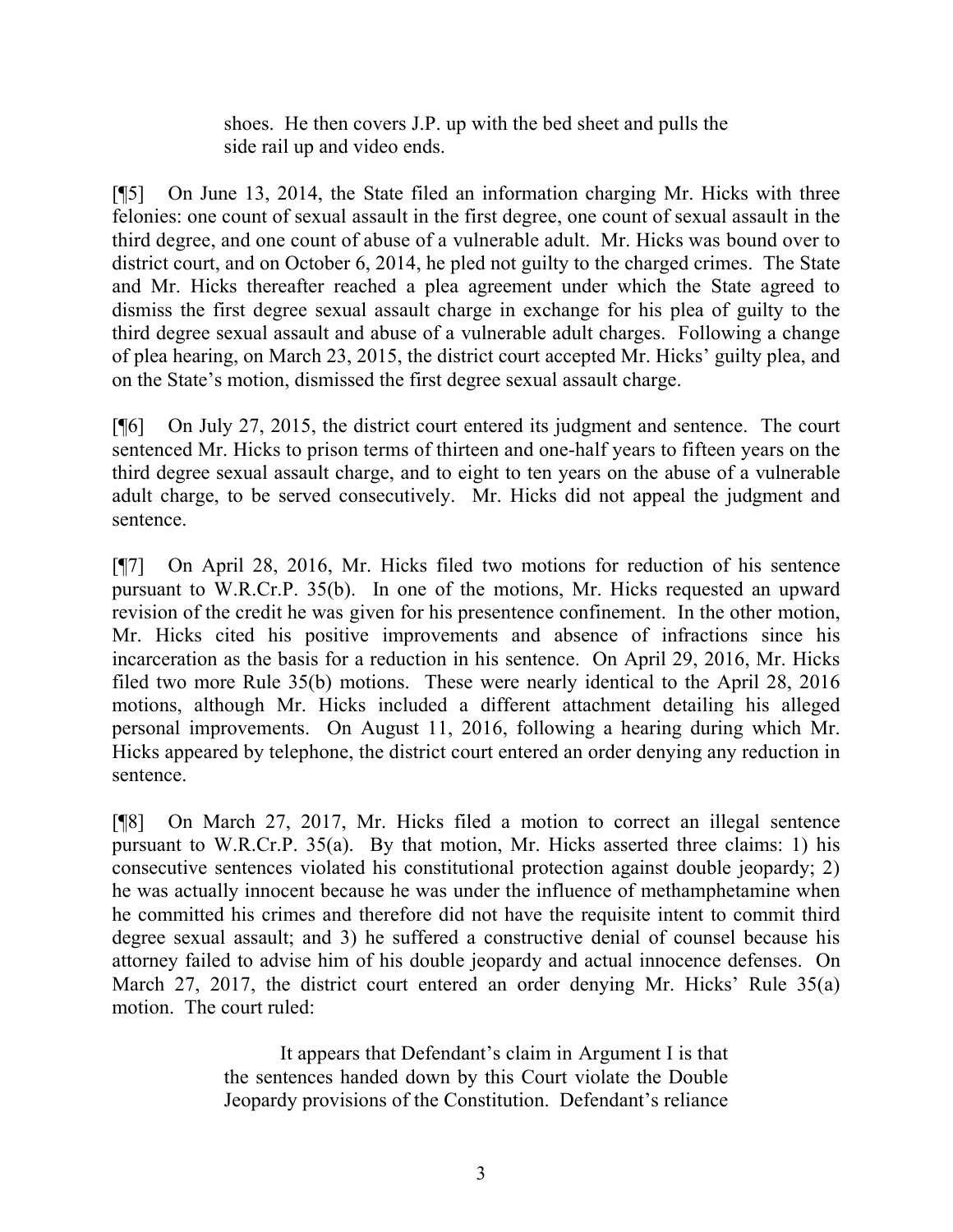on Rule  $35(a)$  of the WRCrP is misplaced. See DeSpain v. State, 865 P.2d 584 (WY 1983) and Birr v. State, 895 P.2d 43 (WY 1995). It is not the proper remedy. Such must be done timely under Section 7-14-101 thru 108 WSA. The claim is barred if it could have been raised in the original appeal but wasn't. No Court has jurisdiction to hear his claim now under Section 7-14-103(a)(i). Further, this Court has denied a sentence reduction on August 11, 2016. A sentence reduction is now time barred under WRCrP 35(b) since the Judgment and Sentence was filed on July 27, 2015.

It appears that Defendant's Argument II should have been made in an appeal following the Judgment and Sentence being entered. It is now time barred and not for this Court to consider.

It appears that Defendant's Argument III should have been made in an appeal following the Judgment and Sentence being entered. It is now time barred and not for this Court to consider.

[¶9] On April 14, 2017, Mr. Hicks filed a timely notice of appeal to this Court.

#### **STANDARD OF REVIEW**

[¶10] Whether a sentence is illegal and whether a Rule 35(a) motion is barred by *res judicata* are questions of law we review *de novo*. *Nicodemus v. State*, 2017 WY 34, ¶ 9, 392 P.3d 408, 411 (Wyo. 2017). Whether a claim is cognizable under Rule 35(a) is likewise a question of law subject to *de novo* review. *See Evans v. State*, 892 P.2d 796, 797 (Wyo. 1995).

#### **DISCUSSION**

#### **A. Double Jeopardy Claim**

[¶11] The district court ruled that a double jeopardy claim may not be brought pursuant to a Rule 35(a) motion. Although that was indeed the rule under the cases it cited, this Court has since overruled that precedent and held that a double jeopardy claim may be brought under Rule 35(a). *Tucker v. State*, 2015 WY 65, ¶ 7 n.1, 349 P.3d 987, 988, n.1 (Wyo. 2015) (recognizing overruling of *DeSpain v. State*, 865 P.2d 584 (Wyo. 1993)). We do agree with the State, however, that Mr. Hicks' double jeopardy claim is barred by the doctrine of *res judicata*, and on that basis, we affirm the district court's ruling.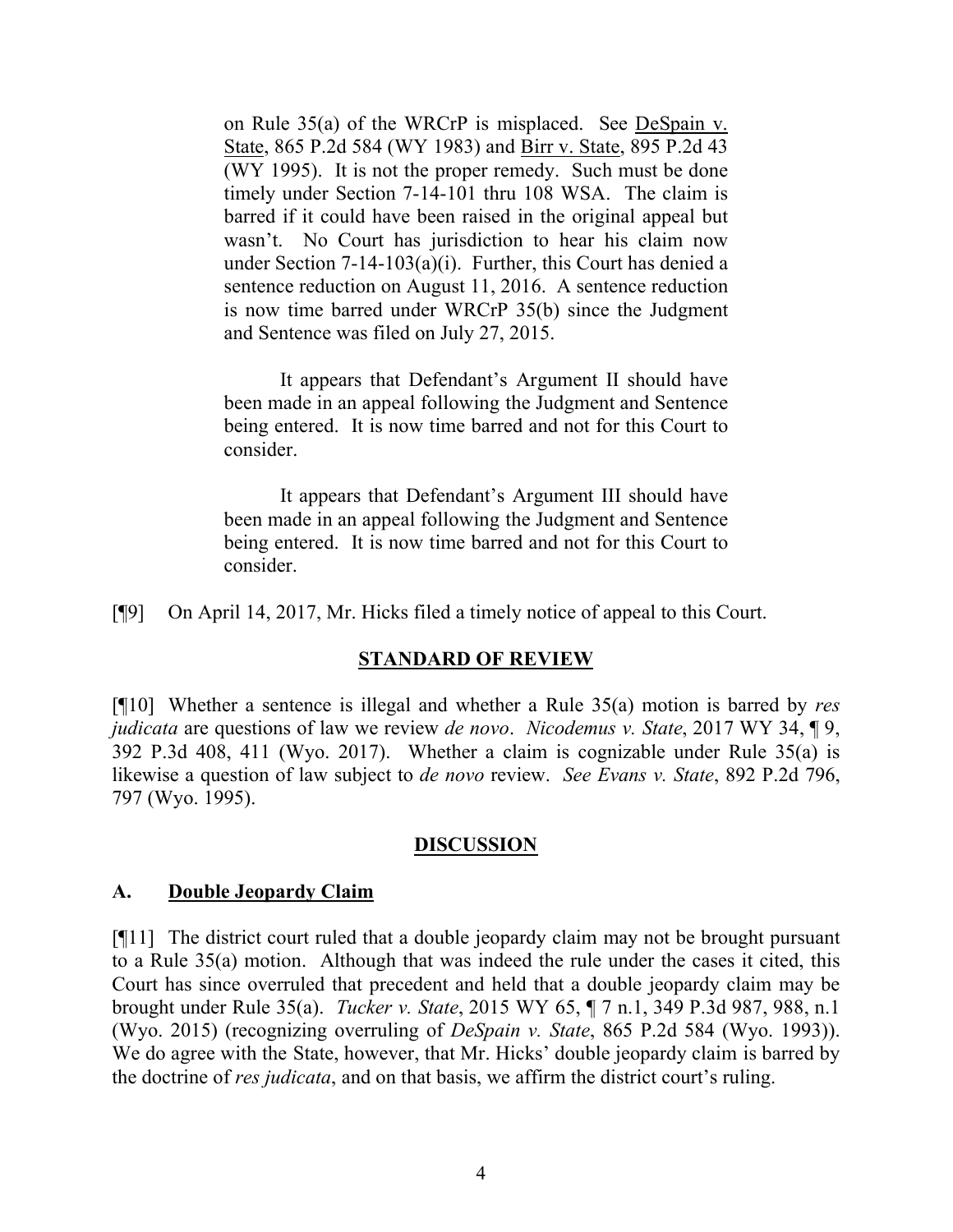[¶12] "*Res judicata* bars litigation of issues that were or could have been determined in a prior proceeding." *Nicodemus*, ¶ 11, 392 P.3d at 411 (citing *Bird v. State*, 2015 WY 108, ¶ 10, 356 P.3d 264, 267 (Wyo. 2015)). While we recognize that a court may correct an illegal sentence under W.R.Cr.P. 35(a) at any time, we have also held that the bases for correcting the sentence remain subject to the *res judicata* bar. *Id.*; *see also Goetzel v. State*, 2017 WY 141, ¶ 7, 406 P.3d 310, 311 (Wyo. 2017).

[¶13] This case is similar to *Goetzel*. In *Goetzel*, the defendant was sentenced to consecutive sentences for felony interference with a peace officer and felony escape, and he did not appeal his 2011 conviction and sentence. *Goetzel*, ¶ 3, 406 P.3d at 311. In 2012, Goetzel filed a motion for sentence reduction, which was denied, followed in 2015 by a motion for sentence modification, which was also denied. *Id.* ¶ 4, 406 P.3d at 311. In 2016, Goetzel filed a Rule 35(a) motion in which he, for the first time, raised a double jeopardy claim. *Id.* ¶ 5, 406 P.3d at 311. We held that Goetzel's double jeopardy claim was barred by *res judicata* because it was not raised in a direct appeal or in any of Goetzel's prior motions. *Id.* ¶ 10, 406 P.3d at 312. We observed:

> Appellant raised his double jeopardy claim for the first time in his 2016 motion to correct an illegal sentence. He could have raised his double jeopardy claim in 2011 in a direct appeal from the district court's judgment and sentence. He could have raised the claim when he filed his motion for sentence reduction in 2012. However, he stated in this motion that he did "not question any of the substantive or procedural underpinnings of his original sentence." Appellant could have raised his double jeopardy claim in 2015 when he filed his motion for sentence modification.

*Goetzel*, ¶ 8, 406 P.3d at 311.

[¶14] The same is true in this case. Mr. Hicks could have raised his double jeopardy claim in a direct appeal or in one of his four motions requesting a reduction in his sentence, but he did not. The first time Mr. Hicks asserted a double jeopardy claim was in his 2017 Rule 35(a) motion.

[¶15] We have recognized that application of the *res judicata* bar to a claim is discretionary, and we will not apply the bar if good cause is shown for the defendant's failure to raise his claim in prior proceedings. *Goetzel*, ¶ 10, 406 P.3d at 312; *Nicodemus*, ¶ 12, 392 P.3d at 411-12. In this regard, Mr. Hicks asserts that he instructed his attorney to file a direct appeal, but his counsel refused. The record does not support this assertion because in two of Mr. Hicks' motions for sentence reduction, he informed the district court that "I did file for an appeal of my case the day of sentencing, but respectfully withdrew my appeal." While the record does not contain a notice of appeal from Mr.